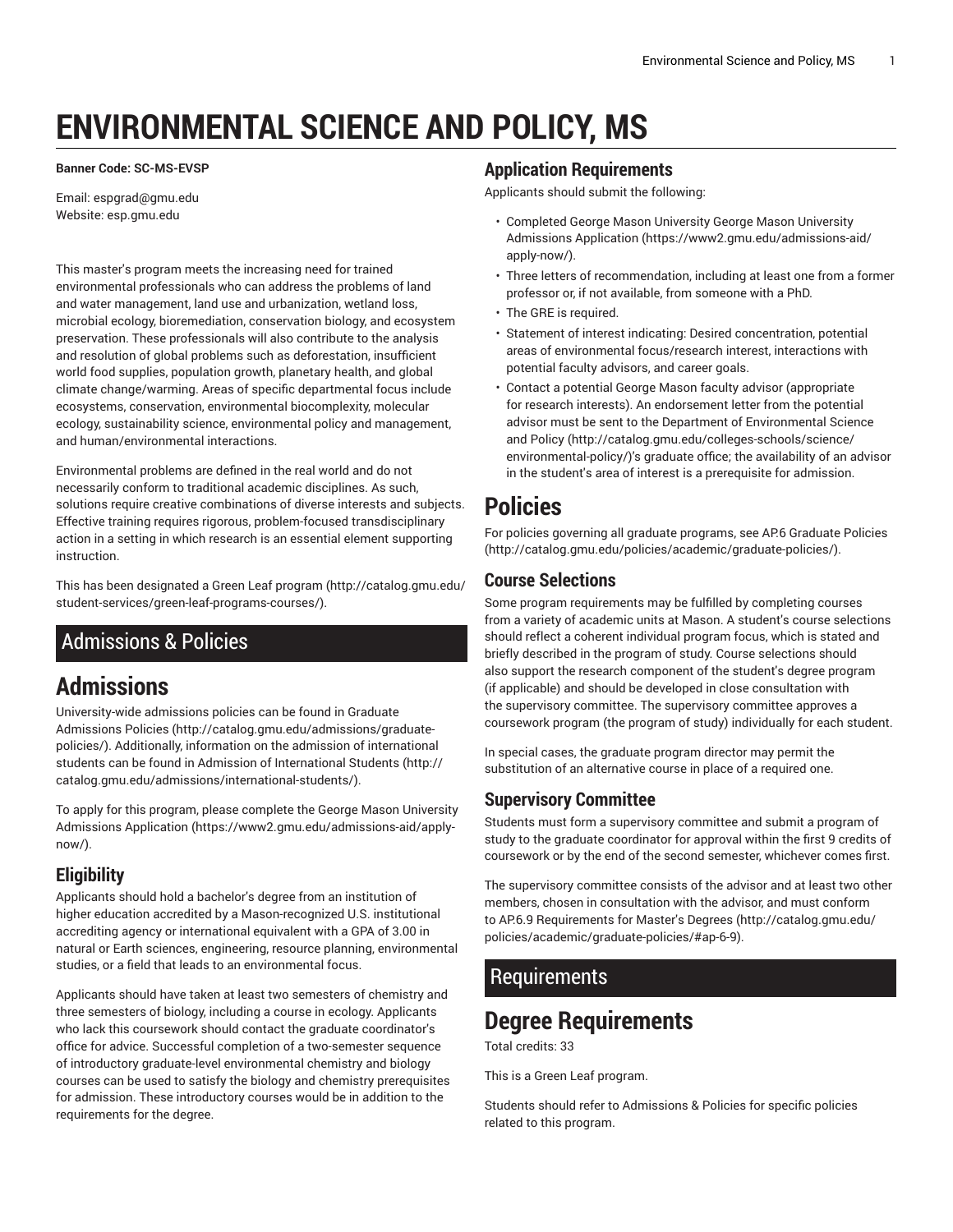Students may select for their degree to culminate in either a research project (3 credits) or a thesis (3-6 credits). The concentration credit amount requirements below are directly related to this selection of either a research project or thesis.

Students in all of the concentrations will complete the concentration's requirements and the research requirement with a minimum of 33 credits.

#### **Core Courses**

| Code                                                                | <b>Title</b>                                                                                                                                                                                                                                                                                                                                                                                                                                  | <b>Credits</b> |  |  |
|---------------------------------------------------------------------|-----------------------------------------------------------------------------------------------------------------------------------------------------------------------------------------------------------------------------------------------------------------------------------------------------------------------------------------------------------------------------------------------------------------------------------------------|----------------|--|--|
| <b>Science Courses</b>                                              |                                                                                                                                                                                                                                                                                                                                                                                                                                               |                |  |  |
| Choose 3 credits from the following:                                |                                                                                                                                                                                                                                                                                                                                                                                                                                               |                |  |  |
| <b>EVPP 518</b>                                                     | <b>Conservation Biology</b>                                                                                                                                                                                                                                                                                                                                                                                                                   |                |  |  |
| <b>EVPP 607</b>                                                     | <b>Fundamentals of Ecology</b>                                                                                                                                                                                                                                                                                                                                                                                                                |                |  |  |
| <b>EVPP 648</b>                                                     | <b>Population Ecology</b>                                                                                                                                                                                                                                                                                                                                                                                                                     |                |  |  |
| <b>Statistics Courses</b>                                           |                                                                                                                                                                                                                                                                                                                                                                                                                                               |                |  |  |
| Choose 3 credits from the following:                                |                                                                                                                                                                                                                                                                                                                                                                                                                                               | 3              |  |  |
| <b>EVPP 632</b>                                                     | <b>Qualitative Research Methods for</b><br><b>Environmental Scientists</b>                                                                                                                                                                                                                                                                                                                                                                    |                |  |  |
| <b>EVPP 651</b>                                                     | Multivariate Data Analysis for Ecology<br>and Environmental Science                                                                                                                                                                                                                                                                                                                                                                           |                |  |  |
| <b>SOCI 620</b>                                                     | Methods and Logic of Social Inquiry                                                                                                                                                                                                                                                                                                                                                                                                           |                |  |  |
| <b>STAT 554</b>                                                     | <b>Applied Statistics I</b>                                                                                                                                                                                                                                                                                                                                                                                                                   |                |  |  |
| <b>Policy Courses</b>                                               |                                                                                                                                                                                                                                                                                                                                                                                                                                               |                |  |  |
| Choose 3 credits from the following:                                |                                                                                                                                                                                                                                                                                                                                                                                                                                               | 3              |  |  |
| <b>EVPP 524</b>                                                     | Introduction to Environmental and<br><b>Resource Economics</b>                                                                                                                                                                                                                                                                                                                                                                                |                |  |  |
| <b>EVPP 608</b>                                                     | Introduction to Environmental Social<br>Science                                                                                                                                                                                                                                                                                                                                                                                               |                |  |  |
| <b>EVPP 635</b>                                                     | <b>Environment and Society</b>                                                                                                                                                                                                                                                                                                                                                                                                                |                |  |  |
| <b>FVPP 642</b>                                                     | <b>Environmental Policy</b>                                                                                                                                                                                                                                                                                                                                                                                                                   |                |  |  |
| <b>Science and Policy Courses</b>                                   |                                                                                                                                                                                                                                                                                                                                                                                                                                               |                |  |  |
| Choose 3 credits from the following:                                |                                                                                                                                                                                                                                                                                                                                                                                                                                               | 3              |  |  |
| <b>EVPP 505</b>                                                     | Selected Topics in Environmental Science<br>(When the topic is "Evidence-based<br>Policymaking: Using the Environmental<br>Sciences for Governance")                                                                                                                                                                                                                                                                                          |                |  |  |
| <b>EVPP 670</b>                                                     | <b>Environmental Law</b>                                                                                                                                                                                                                                                                                                                                                                                                                      |                |  |  |
| <b>Seminar Courses</b>                                              |                                                                                                                                                                                                                                                                                                                                                                                                                                               |                |  |  |
| <b>EVPP 692</b>                                                     | Master's Seminar in Environmental<br>Science and Public Policy                                                                                                                                                                                                                                                                                                                                                                                | 1              |  |  |
| <b>EVPP 991</b>                                                     | Advanced Seminar in Environmental<br>Science (When the topic is: Experimental<br>Design for Environmental Scientists)                                                                                                                                                                                                                                                                                                                         | $\overline{2}$ |  |  |
| <b>Research Requirement</b>                                         |                                                                                                                                                                                                                                                                                                                                                                                                                                               | $3-6$          |  |  |
| Choose from one of the following:<br><b>Research Project Option</b> | The research requirement may be satisfied in one of two<br>ways: A research project or a formal thesis. The depth and<br>sophistication of the research differs between the two<br>options. The thesis normally involves original research with<br>independent acquisition and interpretation of data, with the<br>goal of peer-reviewed publication. Projects are generally<br>less extensive and can include a broader range of activities. |                |  |  |
|                                                                     |                                                                                                                                                                                                                                                                                                                                                                                                                                               |                |  |  |

Students fulfilling the research requirement with the project option register for EVPP 798 Master's Research Project in Environmental Science and Public Policy and are required to take a comprehensive examination covering knowledge mastered throughout the program of study. This examination includes both a written and an oral component and is administered by the student's supervisory committee.

| <b>EVPP 798</b>      | Master's Research Project in                   |
|----------------------|------------------------------------------------|
|                      | <b>Environmental Science and Public Policy</b> |
|                      | (3 credits)                                    |
| <b>Thesis Option</b> |                                                |

Students fulfilling the research requirement with the thesis option register for EVPP 799 Master's Thesis in Environmental Science and Public Policy, present their results in a public seminar, and defend their thesis before their supervisory committee. Students will be graded "Satisfactory/No Credit" on the research requirement.

| EVPP 799 | Master's Thesis in Environmental Science |
|----------|------------------------------------------|
|          | and Public Policy (3-6 credits)          |

#### **Electives**

If necessary, students must take additional electives or concentration courses to bring the degree total to 33 credits. These courses must be approved by the student's supervisory committee and outlined on the student's program of study.

Total Credits 18-21

#### **Aquatic Ecology Concentration (AQEC)**

This concentration will provide students with a well-grounded master's in the study of aquatic environments such as lakes, streams, watersheds, and estuaries. Emphasis is placed on food webs, biogeochemical cycles, water quality, habitat characteristics, and life histories of aquatic organisms. Students will become proficient with research tools including literature review, field and laboratory methods, and analytical tools as well as applications to management issues.

#### **Aquatic Science**

| Code            | Title                                                  | Credits |
|-----------------|--------------------------------------------------------|---------|
| EVPP 550        | Waterscape Ecology and Management                      | 3       |
| <b>EVPP 581</b> | <b>Estuarine and Coastal Ecology</b>                   | 3       |
|                 | Choose 3-6 credits from the following:                 | $3-6$   |
| <b>EVPP 519</b> | Marine Mammal Biology and<br>Conservation              |         |
| <b>EVPP 521</b> | Marine Conservation                                    |         |
| <b>EVPP 536</b> | The Diversity of Fishes                                |         |
| <b>EVPP 545</b> | <b>Principles of Environmental Toxicology</b>          |         |
| <b>EVPP 549</b> | Marine Ecology                                         |         |
| <b>EVPP 563</b> | Coastal Morphology and Processes                       |         |
| <b>EVPP 608</b> | Introduction to Environmental Social<br>Science        |         |
| <b>FVPP 619</b> | The Challenge of Biodiversity                          |         |
| <b>EVPP 623</b> | <b>Translating Environmental Policy into</b><br>Action |         |
| <b>EVPP 635</b> | <b>Environment and Society</b>                         |         |
| <b>EVPP 641</b> | <b>Environmental Science and Public Policy</b>         |         |
| <b>EVPP 642</b> | <b>Environmental Policy</b>                            |         |
| <b>EVPP 643</b> | <b>Microbial Ecology</b>                               |         |
|                 |                                                        |         |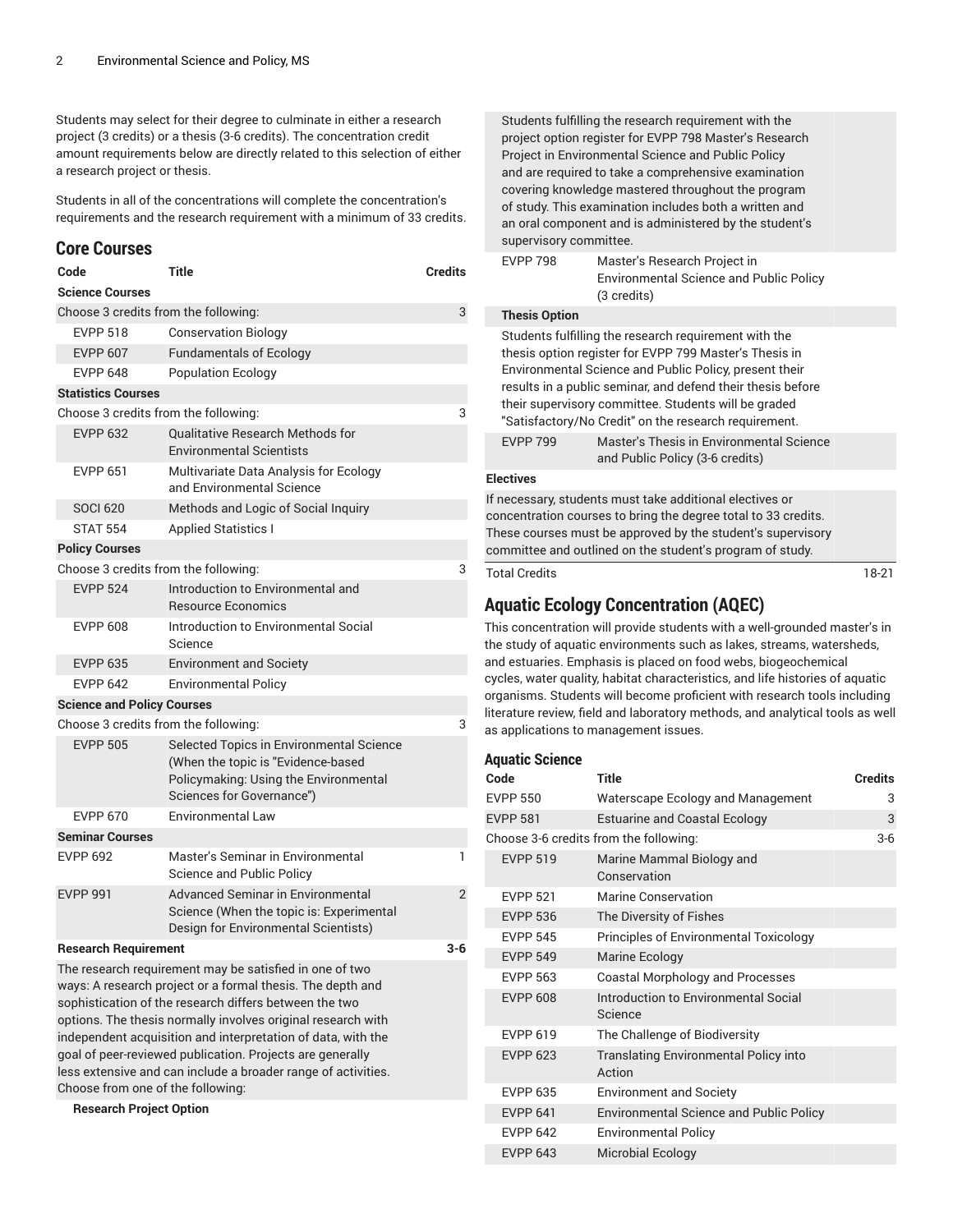| <b>EVPP 646</b>                      | Wetland Ecology and Management                                      |       |
|--------------------------------------|---------------------------------------------------------------------|-------|
| <b>EVPP 648</b>                      | <b>Population Ecology</b>                                           |       |
| <b>CLIM 512</b>                      | Physical Oceanography                                               |       |
| Choose 3 credits from the following: |                                                                     | 3     |
| <b>EVPP 515</b>                      | Molecular Environmental Biology I                                   |       |
| <b>EVPP 555</b>                      | Lab in Waterscape Ecology                                           |       |
| <b>EVPP 582</b>                      | Estuarine and Coastal Ecology Laboratory                            |       |
| <b>EVPP 615</b>                      | Molecular Environmental Biology II                                  |       |
| <b>FVPP 647</b>                      | Wetland Ecology Lab and Field                                       |       |
| <b>EVPP 651</b>                      | Multivariate Data Analysis for Ecology<br>and Environmental Science |       |
| GGS 653                              | <b>GIS Analysis and Application</b>                                 |       |
| <b>STAT 554</b>                      | <b>Applied Statistics I</b>                                         |       |
| <b>Total Credits</b>                 |                                                                     | 12-15 |

#### **Conservation Science and Policy Concentration (COSP)**

This concentration is designed to foster an interdisciplinary, researchoriented degree focusing on the conservation of threatened species and habitats, integrating biological sciences and the human dimensions of conservation practice.

Students may take courses offered by the Department of [Environmental](http://catalog.gmu.edu/colleges-schools/science/environmental-policy/) [Science](http://catalog.gmu.edu/colleges-schools/science/environmental-policy/) and Policy [\(http://catalog.gmu.edu/colleges-schools/science/](http://catalog.gmu.edu/colleges-schools/science/environmental-policy/) [environmental-policy/](http://catalog.gmu.edu/colleges-schools/science/environmental-policy/)) and other departments, including CONS courses which are offered through the [Smithsonian Mason School of](http://catalog.gmu.edu/colleges-schools/interdisciplinary-programs-courses/smithsonian-mason-school-conservation/) [Conservation \(http://catalog.gmu.edu/colleges-schools/interdisciplinary](http://catalog.gmu.edu/colleges-schools/interdisciplinary-programs-courses/smithsonian-mason-school-conservation/)[programs-courses/smithsonian-mason-school-conservation/\)](http://catalog.gmu.edu/colleges-schools/interdisciplinary-programs-courses/smithsonian-mason-school-conservation/). This unique partnership with the Smithsonian-Mason School of Conservation (SMSC) in Front Royal, Virginia offers students hands-on education in cutting-edge conservation science and human dimensions through residential, intensive classes. SMSC is renowned for its conservation research and training of conservation practitioners around the world and instructors for these classes are drawn from SMSC's conservation scientists and other experts from around the world.

| Code                                 | Title                                                                                                                                                | <b>Credits</b> |
|--------------------------------------|------------------------------------------------------------------------------------------------------------------------------------------------------|----------------|
| <b>EVPP 637</b>                      | Human Dimensions of Climate Change                                                                                                                   | 3              |
| Choose 3 credits from the following: |                                                                                                                                                      | 3              |
| <b>EVPP 518</b>                      | <b>Conservation Biology</b>                                                                                                                          |                |
| <b>EVPP 619</b>                      | The Challenge of Biodiversity                                                                                                                        |                |
| <b>EVPP 621</b>                      | Overview of Biodiversity Conservation                                                                                                                |                |
| Choose 3 credits from the following: |                                                                                                                                                      | 3              |
| <b>EVPP 505</b>                      | Selected Topics in Environmental Science<br>(When the topic is "Evidence-based<br>Policymaking: Using the Environmental<br>Sciences for Governance") |                |
| <b>EVPP 529</b>                      | <b>Environmental Science Communication</b>                                                                                                           |                |
|                                      | Choose 3-6 credits from the following:                                                                                                               | $3-6$          |
| <b>EVPP 515</b>                      | Molecular Environmental Biology I                                                                                                                    |                |
| <b>FVPP 527</b>                      | <b>Conservation Medicine</b>                                                                                                                         |                |
| <b>EVPP 560</b>                      | Infectious Diseases of Wildlife                                                                                                                      |                |
| <b>FVPP 607</b>                      | <b>Fundamentals of Ecology</b>                                                                                                                       |                |
| <b>EVPP 615</b>                      | Molecular Environmental Biology II                                                                                                                   |                |
| <b>FVPP 620</b>                      | Development of U.S. Environmental<br>Policies                                                                                                        |                |
| <b>EVPP 623</b>                      | <b>Translating Environmental Policy into</b><br>Action                                                                                               |                |

| <b>EVPP 648</b> | <b>Population Ecology</b>             |           |
|-----------------|---------------------------------------|-----------|
| GGS 553         | <b>Geographic Information Systems</b> |           |
| Total Credits   |                                       | $12 - 15$ |

#### **Environmental Science and Policy Concentration (EVSP)**

The Environmental Science and Policy concentration is the largest within the master's and serves as a home for a broad array of research foci. It encourages an independent and creative approach to the development of curricula that reside in the general field of environmental science and policy.

| Code                                   | <b>Title</b>                                              | <b>Credits</b> |
|----------------------------------------|-----------------------------------------------------------|----------------|
|                                        | Choose at least 3 credits from the following:             | 3              |
| <b>EVPP 527</b>                        | <b>Conservation Medicine</b>                              |                |
| <b>EVPP 532</b>                        | Animal Behavior                                           |                |
| <b>EVPP 543</b>                        | <b>Tropical Ecosystems</b>                                |                |
| <b>FVPP 648</b>                        | <b>Population Ecology</b>                                 |                |
|                                        | Choose at least 3 credits from the following:             | 3              |
| <b>EVPP 531</b>                        | Land-use Modeling Techniques and<br>Applications          |                |
| <b>EVPP 650</b>                        | <b>Ecosystem Analysis and Modeling</b>                    |                |
| <b>STAT 525</b>                        | Nonparametric Statistics and Categorical<br>Data Analysis |                |
| <b>STAT 535</b>                        | Analysis of Experimental Data                             |                |
| Choose 6-9 credits from the following: |                                                           | $6 - 9$        |
| <b>EVPP 521</b>                        | <b>Marine Conservation</b>                                |                |
| <b>EVPP 533</b>                        | <b>Energy Policy</b>                                      |                |
| <b>EVPP 542</b>                        | <b>Urban Ecosystems Processes</b>                         |                |
| <b>EVPP 550</b>                        | Waterscape Ecology and Management                         |                |
| <b>EVPP 560</b>                        | Infectious Diseases of Wildlife                           |                |
| <b>EVPP 619</b>                        | The Challenge of Biodiversity                             |                |
| <b>EVPP 622</b>                        | Management of Wild Living Resources                       |                |
| <b>EVPP 623</b>                        | <b>Translating Environmental Policy into</b><br>Action    |                |
| <b>EVPP 641</b>                        | <b>Environmental Science and Public Policy</b>            |                |
| <b>EVPP 677</b>                        | Applied Ecology and Ecosystem<br>Management               |                |
| <b>Total Credits</b>                   |                                                           | $12 - 15$      |

#### **Communication for Environmental Science, Policy, and Human Behavior (CESP)**

The ability to communicate underlies all successful human cooperation. With the growth of anthropogenic global threats such as biodiversity loss and climate change, communication that supports environmental knowledge formation, policy, and behavior change is needed more than ever. Two courses in the concentration from the department, supplemented by those across the university, will allow students to focus on one of these topics. Other classes aside from the core courses may be substituted as needed.

| Code            | Title                                                                                                                                                | <b>Credits</b> |
|-----------------|------------------------------------------------------------------------------------------------------------------------------------------------------|----------------|
| <b>EVPP 505</b> | Selected Topics in Environmental Science<br>(When the topic is "Evidence-based<br>Policymaking: Using the Environmental<br>Sciences for Governance") | 3              |
| <b>FVPP 529</b> | <b>Environmental Science Communication</b>                                                                                                           | R              |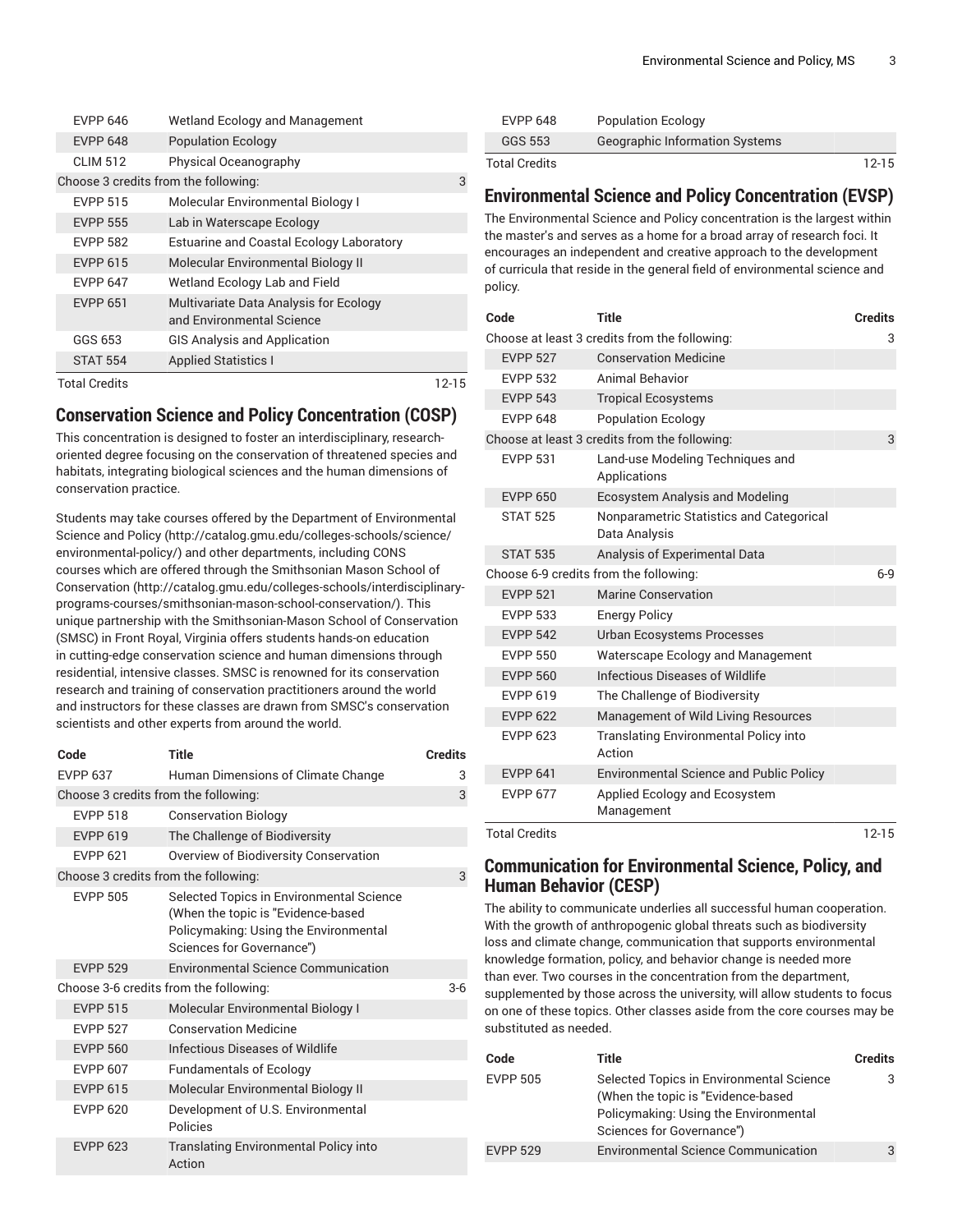| Choose 3-6 credits from one of the following groupings: |                                                        | $3-6$                                                                                                                                    |                                                                    | Choose 3-6 credits from the following:                                      | $3-6$          |
|---------------------------------------------------------|--------------------------------------------------------|------------------------------------------------------------------------------------------------------------------------------------------|--------------------------------------------------------------------|-----------------------------------------------------------------------------|----------------|
| <b>Policy and Governance Grouping</b>                   |                                                        |                                                                                                                                          | <b>EVPP 505</b>                                                    | Selected Topics in Environmental Science                                    |                |
| <b>EVPP 575</b>                                         | <b>Global Biodiversity Governance</b>                  |                                                                                                                                          |                                                                    | (When the topic is "Evidence-based                                          |                |
| <b>COMM 637</b>                                         | <b>Risk Communication</b>                              |                                                                                                                                          |                                                                    | Policymaking: Using the Environmental<br>Sciences for Governance")          |                |
| <b>GOVT 510</b>                                         | <b>American Government and Politics</b>                |                                                                                                                                          | <b>EVPP 524</b>                                                    | Introduction to Environmental and                                           |                |
| <b>PUAD 540</b>                                         | <b>Public Policy Process</b>                           |                                                                                                                                          |                                                                    | <b>Resource Economics</b>                                                   |                |
| <b>Behavior Change Grouping</b>                         |                                                        |                                                                                                                                          | <b>EVPP 525</b>                                                    | <b>Economics of Human/Environment</b>                                       |                |
| <b>COMM 637</b>                                         | <b>Risk Communication</b>                              |                                                                                                                                          |                                                                    | Interactions                                                                |                |
| <b>COMM 660</b>                                         | Climate Change and Sustainability                      |                                                                                                                                          | <b>EVPP 529</b>                                                    | <b>Environmental Science Communication</b>                                  |                |
|                                                         | <b>Communication Campaigns</b>                         |                                                                                                                                          | <b>EVPP 533</b>                                                    | <b>Energy Policy</b>                                                        |                |
| <b>COMM 670</b>                                         | <b>Social Marketing</b>                                |                                                                                                                                          | <b>EVPP 542</b>                                                    | Urban Ecosystems Processes                                                  |                |
| <b>COMM 706</b>                                         | <b>Strategic Communication</b>                         |                                                                                                                                          | <b>EVPP 545</b>                                                    | Principles of Environmental Toxicology                                      |                |
| <b>Science in Society Grouping</b>                      |                                                        |                                                                                                                                          | <b>EVPP 550</b>                                                    | Waterscape Ecology and Management                                           |                |
| <b>COMM 602</b>                                         | Theories and Research of Mass<br>Communication         |                                                                                                                                          | <b>EVPP 560</b>                                                    | Infectious Diseases of Wildlife                                             |                |
| <b>COMM 639</b>                                         | <b>Science Communication</b>                           |                                                                                                                                          | <b>EVPP 620</b>                                                    | Development of U.S. Environmental                                           |                |
| <b>COMM 642</b>                                         | Science and the Public                                 |                                                                                                                                          |                                                                    | Policies                                                                    |                |
| <b>COMM 735</b>                                         | <b>Crisis Communication</b>                            |                                                                                                                                          | <b>EVPP 646</b>                                                    | Wetland Ecology and Management                                              |                |
|                                                         | Choose at least 3 credits from the following:          | 3                                                                                                                                        | <b>GGS 553</b>                                                     | <b>Geographic Information Systems</b>                                       |                |
| <b>GGS 553</b>                                          | Geographic Information Systems                         |                                                                                                                                          | <b>Total Credits</b>                                               |                                                                             | $12 - 15$      |
| GGS 681                                                 | Social Media Analysis                                  |                                                                                                                                          |                                                                    | <b>Energy and Sustainability Policy and Science (ESPS)</b>                  |                |
| <b>COMM 650</b>                                         | Research Methodologies in                              |                                                                                                                                          |                                                                    | Many mid-level energy and sustainability positions in the public and        |                |
|                                                         | Communication                                          |                                                                                                                                          |                                                                    | private sectors require multidisciplinary grounding in science, policy, and |                |
| <b>COMM 775</b>                                         | <b>Media Content Analysis</b>                          |                                                                                                                                          | methods. To provide such a foundation, this concentration combines |                                                                             |                |
| <b>EDRS 811</b>                                         | <b>Quantitative Methods in Educational</b><br>Research | the scientific knowledge normally acquired through a Master of Science<br>degree with development of relevant policy and methods skills. |                                                                    |                                                                             |                |
| <b>EDRS 827</b>                                         | Introduction to Measurement and Survey<br>Development  |                                                                                                                                          | Code                                                               | <b>Title</b>                                                                | <b>Credits</b> |
| POGO 511                                                | Introductory Data Analysis for Policy and              |                                                                                                                                          | <b>Required Foundation</b>                                         |                                                                             |                |
|                                                         | Government                                             |                                                                                                                                          | <b>EVPP 533</b>                                                    | <b>Energy Policy</b>                                                        | 3              |
| POGO 646                                                | Policy and Program Evaluation                          |                                                                                                                                          | Choose one from the following:                                     |                                                                             | 3              |
| <b>PSYC 557</b>                                         | <b>Psychometric Methods</b>                            |                                                                                                                                          | <b>EVPP 534</b>                                                    | Food-Energy-Water Nexus                                                     |                |
| <b>PSYC 611</b>                                         | <b>Advanced Statistics</b>                             |                                                                                                                                          | <b>GGS 507</b>                                                     | Geographic Approaches for Sustainable                                       |                |
| <b>PUBP 704</b>                                         | <b>Statistical Methods in Policy Analysis</b>          |                                                                                                                                          |                                                                    | Development                                                                 |                |
| <b>SOCI 620</b>                                         | Methods and Logic of Social Inquiry                    |                                                                                                                                          | <b>Science</b>                                                     |                                                                             |                |
| <b>SOCI 631</b>                                         | Survey Research                                        |                                                                                                                                          | Choose one from the following:                                     |                                                                             | 3              |
|                                                         |                                                        |                                                                                                                                          | <b>EVPP 542</b>                                                    | <b>Urban Ecosystems Processes</b>                                           |                |

EVPP 677 Applied Ecology and Ecosystem Management GEOL 521 Geology of Energy Resources PHYS 581 Topics in Renewable Energy CEIE 501 Sustainable Development

CEIE 550 Environmental Engineering Systems

CEIE 742 Water Resources Engineering II: Water Resource Systems

EVPP 505 Selected Topics in Environmental

separately))

Science (When the topic is "Energy Law & Regulation," or "Fundamentals of Environmental GIS" (EVPP 505 can be taken twice if these two topics are taken

CEIE 634 Geoenvironmental Design CEIE 690 Topics in Civil Engineering

**Policy and Methods Electives** Choose 1 or 2 from the following: 1

Total Credits 12-15

#### **Environment and Management Concentration (EVM)**

This concentration combines the managerial and administrative skills developed in a traditional master of public administration degree program with the scientific knowledge and understanding normally found in a master of science degree. It is especially meant for individuals working in or aspiring to work as managers in the environmental field in government or private industry.

| Code            | Title                                                   | <b>Credits</b> |
|-----------------|---------------------------------------------------------|----------------|
| <b>EVPP 641</b> | <b>Environmental Science and Public Policy</b>          | 3              |
| <b>EVPP 677</b> | Applied Ecology and Ecosystem<br>Management             | 3              |
|                 | Choose 3 credits from the following:                    | 3              |
| <b>EVPP 638</b> | <b>Corporate Environmental Management</b><br>and Policy |                |
| <b>PUAD 502</b> | Administration in Public and Nonprofit<br>Organizations |                |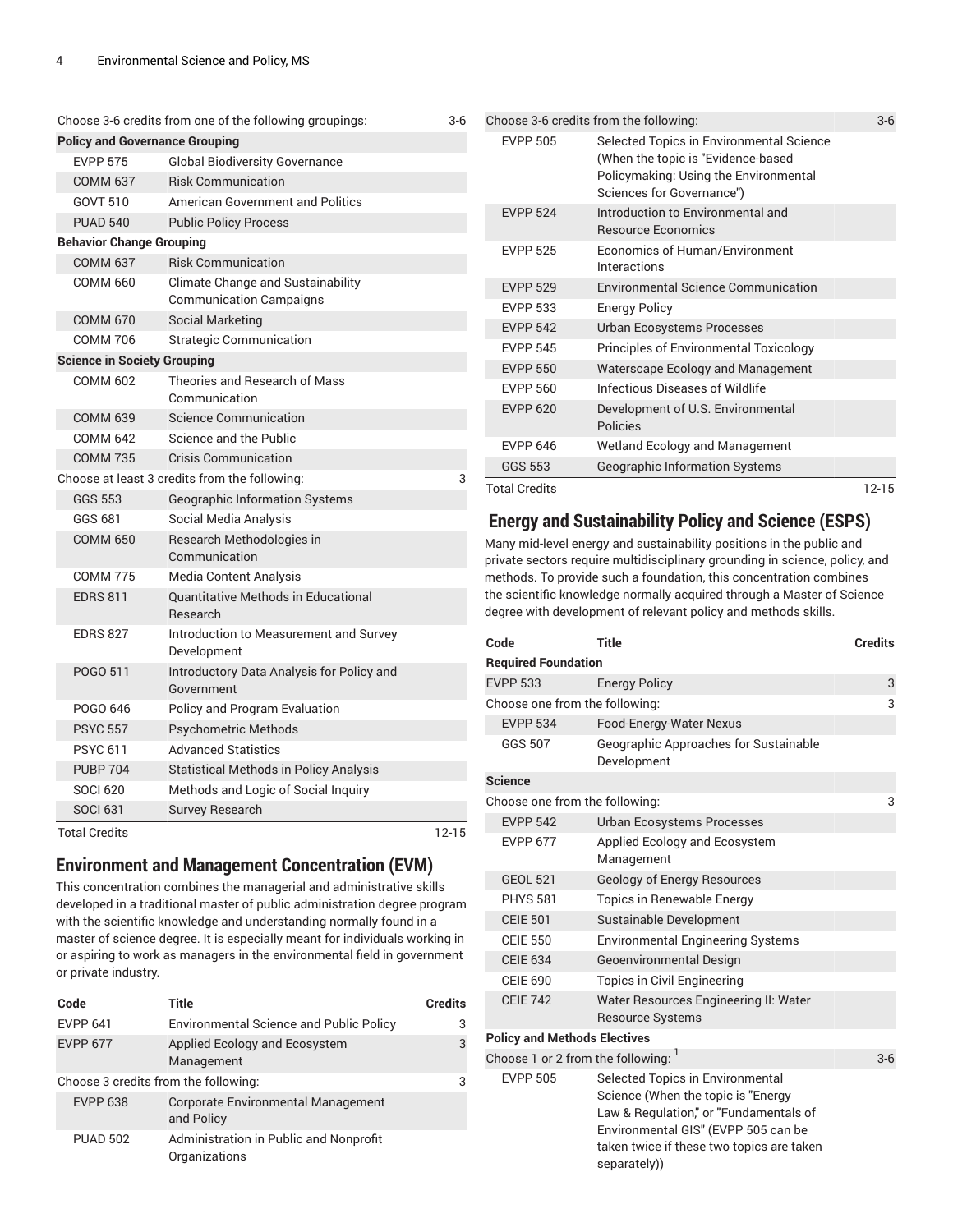| <b>EVPP 534</b>      | Food-Energy-Water Nexus                                                 |       |
|----------------------|-------------------------------------------------------------------------|-------|
| <b>EVPP 503</b>      | <b>Field Mapping Techniques</b>                                         |       |
| or GEOL 553          | <b>Field Mapping Techniques</b>                                         |       |
| <b>EVPP 638</b>      | <b>Corporate Environmental Management</b><br>and Policy                 |       |
| <b>EVPP 650</b>      | Ecosystem Analysis and Modeling                                         |       |
| CSS 645              | Spatial Agent-Based Models of Human-<br><b>Environment Interactions</b> |       |
| GGS 507              | Geographic Approaches for Sustainable<br>Development                    |       |
| <b>ECON 695</b>      | <b>Special Topics in Economics</b>                                      |       |
| <b>NUTR 608</b>      | Perspectives on Food Security                                           |       |
| <b>NUTR 630</b>      | <b>Global Nutrition</b>                                                 |       |
| <b>Total Credits</b> |                                                                         | 12-15 |

1 Choose courses that have not already been taken.

### **Conservation Medicine & Planetary Health Concentration (CMPH)**

Conservation Medicine and Planetary Health (CMPH) are emerging disciplines that address complex health problems that follow disturbances to the Earth's natural systems requiring transdisciplinary collaborations, systems thinking, and adaptive management approaches to health and ecology. Conservation Medicine evolved from the singular key principle that *health connects all species in the planet.* Planetary Health is focused on characterizing the human health impacts of anthropogenic disruptions of Earth's natural systems. The CMPH concentration will provide training in quantitative and qualitative research methods and expand the student's ability to think outside of the box and work beyond traditional disciplinary silos to address complex health issues rooted in ecological principles.

| Code                                                                                                                                       | Title                                                                              | <b>Credits</b> |  |  |
|--------------------------------------------------------------------------------------------------------------------------------------------|------------------------------------------------------------------------------------|----------------|--|--|
| Students should complete the Required Foundation and<br>choose either the Conservation Medicine or the Planetary<br>Health areas of focus. |                                                                                    |                |  |  |
| <b>Required Foundation</b>                                                                                                                 |                                                                                    |                |  |  |
| <b>EVPP 505</b>                                                                                                                            | Selected Topics in Environmental Science<br>(When the topic is "Planetary Health") | 3              |  |  |
| <b>EVPP 527</b>                                                                                                                            | <b>Conservation Medicine</b>                                                       | 3              |  |  |
| <b>EVPP 677</b>                                                                                                                            | Applied Ecology and Ecosystem<br>Management                                        | 3              |  |  |
| <b>Areas of Focus</b>                                                                                                                      |                                                                                    | $3-6$          |  |  |

```
Conservation Medicine
```
Choose 3-6 credits from the following:

| <b>EVPP 545</b> | Principles of Environmental Toxicology                              |
|-----------------|---------------------------------------------------------------------|
| <b>EVPP 560</b> | Infectious Diseases of Wildlife                                     |
| <b>EVPP 651</b> | Multivariate Data Analysis for Ecology<br>and Environmental Science |
| <b>EVPP 575</b> | <b>Global Biodiversity Governance</b>                               |
| <b>BIOD 609</b> | Biodefense Strategy                                                 |
| GGS 540         | <b>Health Geography</b>                                             |
| GCH 604         | Fundamentals of Epidemiology and<br><b>Biostatistics</b>            |
| <b>CLIM 690</b> | Scientific Basis of Climate Change                                  |
| <b>PUAD 630</b> | <b>Emergency Planning and Preparedness</b>                          |

| <b>Planetary Health</b> |                                                       |  |  |  |  |
|-------------------------|-------------------------------------------------------|--|--|--|--|
|                         | Choose 3-6 credits from the following:                |  |  |  |  |
| <b>EVPP 525</b>         | <b>Economics of Human/Environment</b><br>Interactions |  |  |  |  |
| <b>EVPP 528</b>         | <b>Planetary Health</b>                               |  |  |  |  |
| <b>EVPP 529</b>         | <b>Environmental Science Communication</b>            |  |  |  |  |
| <b>EVPP 542</b>         | Urban Ecosystems Processes                            |  |  |  |  |
| <b>EVPP 610</b>         | <b>Bioremediation: Theory and Applications</b>        |  |  |  |  |
| <b>FVPP 637</b>         | Human Dimensions of Climate Change                    |  |  |  |  |
| <b>EVPP 642</b>         | <b>Environmental Policy</b>                           |  |  |  |  |
| <b>COMM 735</b>         | Crisis Communication                                  |  |  |  |  |
| <b>GCH 543</b>          | <b>Global Health</b>                                  |  |  |  |  |
| <b>NUTR 630</b>         | <b>Global Nutrition</b>                               |  |  |  |  |
| <b>Total Credits</b>    |                                                       |  |  |  |  |

### Accelerated Master's

### **Bachelor's Degree (selected)/ Environmental Science and Policy, Accelerated MS**

#### **Overview**

This bachelor's/accelerated master's degree program allows academically strong undergraduates with a commitment to advance their education to obtain a Green [Leaf-designated \(http://catalog.gmu.edu/](http://catalog.gmu.edu/student-services/green-leaf-programs-courses/) [student-services/green-leaf-programs-courses/](http://catalog.gmu.edu/student-services/green-leaf-programs-courses/)) bachelor's degree and the [Environmental](https://catalog.gmu.edu/colleges-schools/science/environmental-policy/environmental-science-policy-ms/) Science and Policy, MS [\(https://catalog.gmu.edu/](https://catalog.gmu.edu/colleges-schools/science/environmental-policy/environmental-science-policy-ms/) [colleges-schools/science/environmental-policy/environmental-science](https://catalog.gmu.edu/colleges-schools/science/environmental-policy/environmental-science-policy-ms/)[policy-ms/](https://catalog.gmu.edu/colleges-schools/science/environmental-policy/environmental-science-policy-ms/)) degrees within an accelerated timeframe. Upon completion of this 141 credit accelerated program, students will be exceptionally well prepared for entry into their careers or into a doctoral program in the field or in a related discipline.

Students are eligible to apply for this accelerated program once they have earned at least 60 undergraduate credits and can enroll in up to 18 credits of graduate coursework after successfully completing 75 undergraduate credits. This flexibility makes it possible for students to complete a bachelor's and a master's in five years.

For more detailed information, see AP.6.7 [Bachelor's/Accelerated](http://catalog.gmu.edu/policies/academic/graduate-policies/#ap-6-7) [Master's](http://catalog.gmu.edu/policies/academic/graduate-policies/#ap-6-7) Degrees [\(http://catalog.gmu.edu/policies/academic/graduate](http://catalog.gmu.edu/policies/academic/graduate-policies/#ap-6-7)[policies/#ap-6-7\)](http://catalog.gmu.edu/policies/academic/graduate-policies/#ap-6-7). For policies governing all graduate degrees, see [AP.6](http://catalog.gmu.edu/policies/academic/graduate-policies/) [Graduate](http://catalog.gmu.edu/policies/academic/graduate-policies/) Policies [\(http://catalog.gmu.edu/policies/academic/graduate](http://catalog.gmu.edu/policies/academic/graduate-policies/)[policies/](http://catalog.gmu.edu/policies/academic/graduate-policies/)). For more information on undergraduates enrolling in graduate courses, see AP.1.4.4 Graduate Course Enrollment by [Undergraduates](https://catalog.gmu.edu/policies/academic/registration-attendance/#text) [\(https://catalog.gmu.edu/policies/academic/registration-attendance/](https://catalog.gmu.edu/policies/academic/registration-attendance/#text) [#text](https://catalog.gmu.edu/policies/academic/registration-attendance/#text)).

#### **Admission Requirements**

Applicants to all graduate programs at George Mason University must meet the admission standards and application requirements for graduate study as specified in the Graduate [Admission](http://catalog.gmu.edu/admissions/graduate-policies/) Policies ([http://](http://catalog.gmu.edu/admissions/graduate-policies/) [catalog.gmu.edu/admissions/graduate-policies/\)](http://catalog.gmu.edu/admissions/graduate-policies/) section of this catalog.

Important application information and processes for this accelerated master's program can be found [here](https://www2.gmu.edu/admissions-aid/how-apply/accelerated-masters/) ([https://www2.gmu.edu/](https://www2.gmu.edu/admissions-aid/how-apply/accelerated-masters/) [admissions-aid/how-apply/accelerated-masters/](https://www2.gmu.edu/admissions-aid/how-apply/accelerated-masters/)).